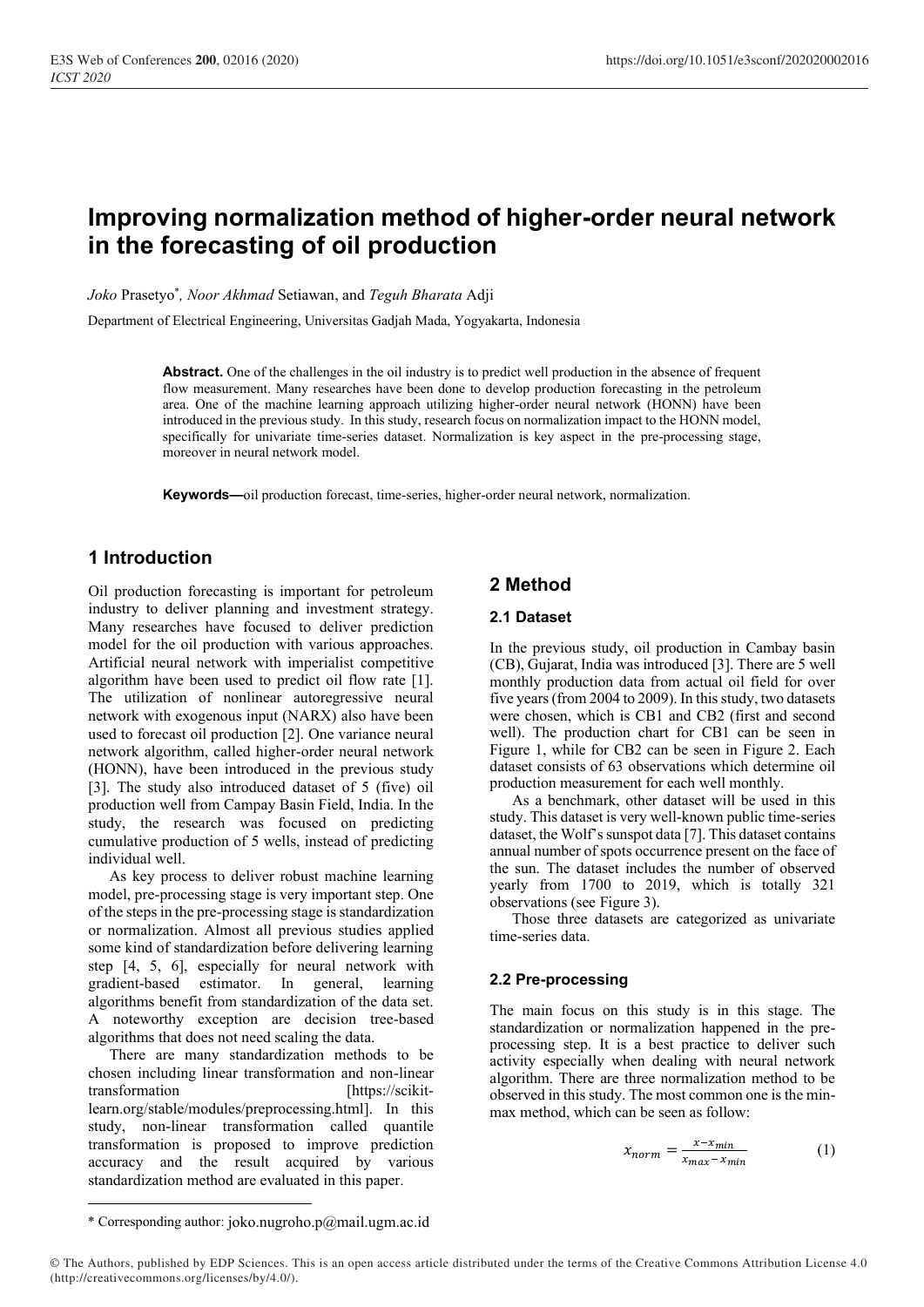Where  $x_{norm}$  is the normalized value, x is the original value,  $x_{max}$  is the maximum raw value and  $x_{min}$  is the minimum raw value. This normalization also called as linear transformation [6][8]. The new value will be spread from 0 to 1. In the scikit-learn, this method called as MinMaxScaler. One variance of normalization is to extent the new value from -1 to 1 as in (2). This variance is to adapt with neural network architecture which using tanh activation function as its result to value between -1 to 1.

$$
x_{new} = 2 \times x_{norm} - 1 \tag{2}
$$

However, both normalization methods are very sensitive to the outliers [8]. Another method that less sensitive to outlier is non-linear transformation. One of example of non-linear transformation is quantile transformation. This normalization method is successfully applied in biological study [9]



**Fig. 1.** Production profile of CB1 well.



**Fig. 2.** Production profile of CB2 well.

Uniform quantile transformation (UQT) observed all distributions and then perform a non-parametric transformation to map the data to a uniform distribution. This transformation uses estimation of cumulative distribution function and then map the original values to a uniform distribution. The obtained values map to desired output distribution using associated quantile function. This method tends to spread out the most frequent values [10].

This transformation method can be described as follows:

- 1. With one time series data, sort all the values from low to high
- 2. Determine the cumulative distribution function for the series.
- 3. Determine the quantile (i.e. define 5 to retrieve 0.0, 0.25, 0.5, 0.75 and 1.0 quantile)
- 4. Calculate the normalization (using minmax) for each quantile with max value defined for each quantile.
- 5. The normalized value will be spread out from 0 to 1.

For this research, those three datasets will be normalized using three methods as follows:

- Norm1: normalization with range -1:1,
- Norm2: normalization with range 0:1,
- quantile transformation.

The result of each datasets can be seen in Figure 4, Figure 5 and Figure 6. The result of normalization with range of -1 to 1 seem similar with the original value since it is linear transformation. The normalization of 0 to 1 also similar with less steep. The quantile transformation result looks different with the other two, especially in CB2. The transformation makes the first value and the peak value less distinction than in original chart.

After being normalized, to transform time-series data to be used in supervised learning, the lag features have been applied. This approach is the classical way converting time series to supervised learning [11][12]. Time series data is shifted as feature and the next time (t+1) given as target. For this research, the initial setup will be two prior time steps to be used as feature (t-2 and  $t-1$ ) and subsequent time step will be used as target  $(t+1)$ . This approach has disadvantage since not all observation can be used, the first set should be dismissed since no feature or target is available. In this setup, first two data solely to be feature only. And then, trial will be continued up to 4 lag features  $(t-4, t-3, t-2, t-1)$  as features).



**Fig. 3.** Normalized value for CB1 dataset



**Fig. 4.** Sunspot series (1700-2019)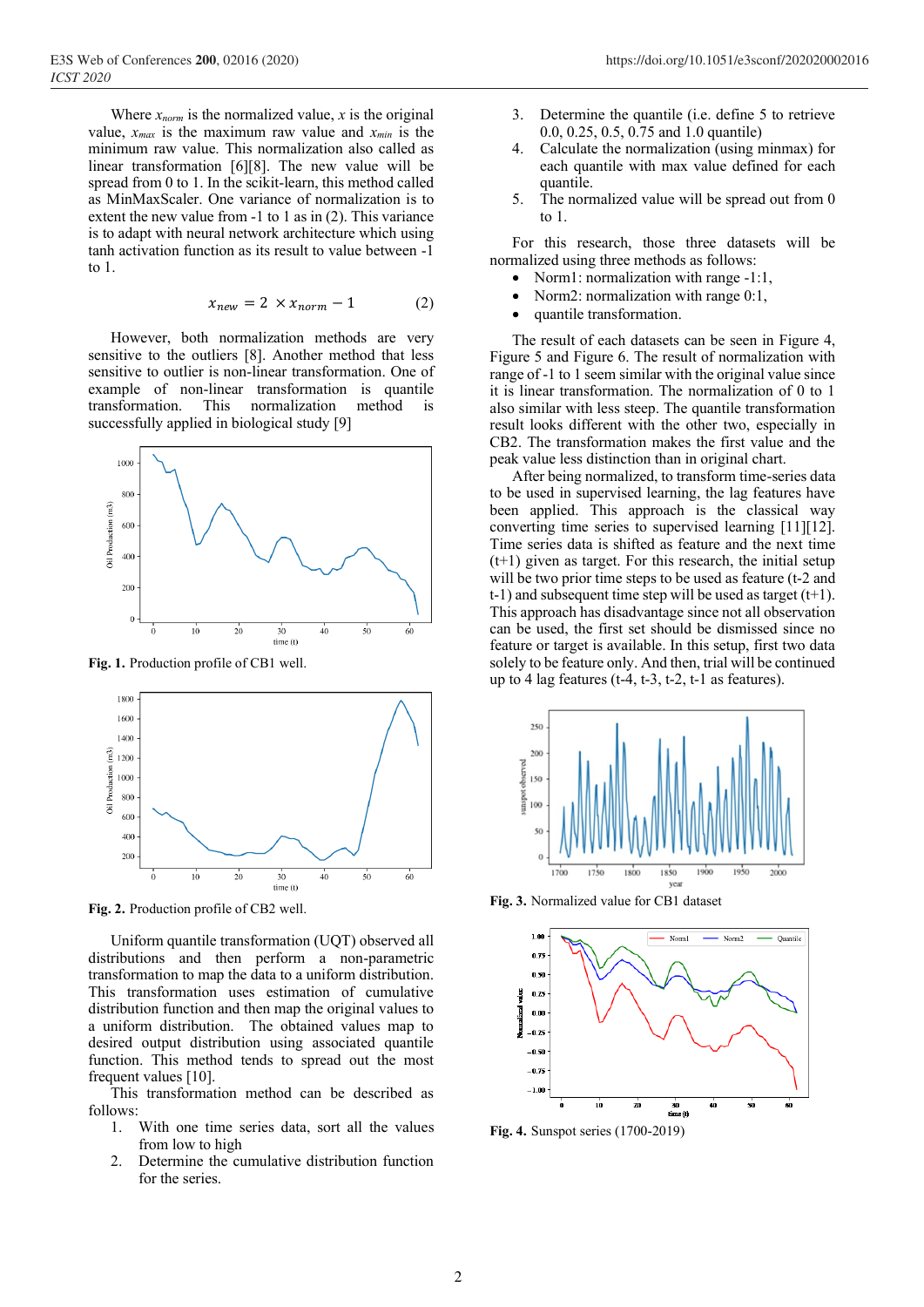

**Fig. 5.** Normalized value for CB2 dataset



**Fig. 6.** Normalized value for Sunspot dataset.

#### **2.3 Training methods**

Higher-order neural network borrows features from conventional neural network (ANN) with the different synaptic operation. Major difference between HONN and ANN is how to calculate the sum-product of synaptic weight and input vector. As in (1), synaptic operation of conventional ANN is the sum-product of weight and input. While for HONN, the synaptic operation will be as (2). The difference is how the HONN apply polynomial calculation of input vector.

$$
y = \varphi(\sum_{i=0}^{n-1} w_i x_i) \tag{1}
$$

$$
y = \varphi(w_0 x_0 + \sum_{i=1}^n w_{i_1} x_{i_1} + \sum_{i=1}^n \sum_{i=1}^n w_{i_1 i_2} x_{i_1} x_{i_2} + \dots + \sum_{i=1}^n \sum_{i_2=i_1}^n \dots \sum_{i_N=i_{N-1}}^n w_{i_1 i_2} \dots_{i_N} x_{i_1} x_{i_2} \dots x_{i_N}
$$
 (2)

For this study, the architecture of HONN being proposed is third-order operations, called cubical synaptic order (CSO), with 2 (two) inputs and one hidden layer with different number of hidden neurons. The activation function being selected is tanh-tanh (hyperbolic tangent). The comparison of high-level architecture of neural network and the synaptic operation of CSO can be seen in Figure 7 and Figure 8. . Both use 2 input, 1 hidden layer with 3 neurons and one output layer. In the CSO side, the 3-rd degree polynomial applied into each input. The equation for each later is similar to (2). To optimize the accuracy, HONN model will be trained using back-propagation method to seek minimum loss during feed-forward.

The hyperparameter for HONN learning being chosen with learning rate of 0.01 and randomized initial weight. The learning rate is dynamically changed. If error is increasing, the learning will be multiplied by 0.7

and if error decreased then learning rate being multiplied by 1.05. The iteration for the training cycle is 600 and the momentum is 0.9. The activation function for both layers (hidden and output) is hyperbolic tangent (tanh). The hidden neuron will be set from 2 to 10.



**Fig. 7.** Conventional neural network with 2 (two) inputs and 2 (two) hidden neurons



**Fig. 8.** Higher-order neural network with 2 input and 2 hidden neurons.

#### **2.4 Evaluation**

Various statistical methods are available to evaluate the performance of neural network model. In this study, performance evaluation will utilize the coefficient of determination or R squared. This evaluation method is statistical measure how closed the data pairs with the regression line, as stipulated in (3) where  $y_i$  is the actual value,  $\hat{y}_i$  is the predicted value at given time. For the evaluation, transformed dataset was split into 80:20.

$$
R^{2} = 1 - \frac{\sum_{i=0}^{n-1} (y_{i} - \hat{y}_{i})^{2}}{\sum_{i=0}^{n-1} (y_{i} - \bar{y})^{2}}
$$
(3)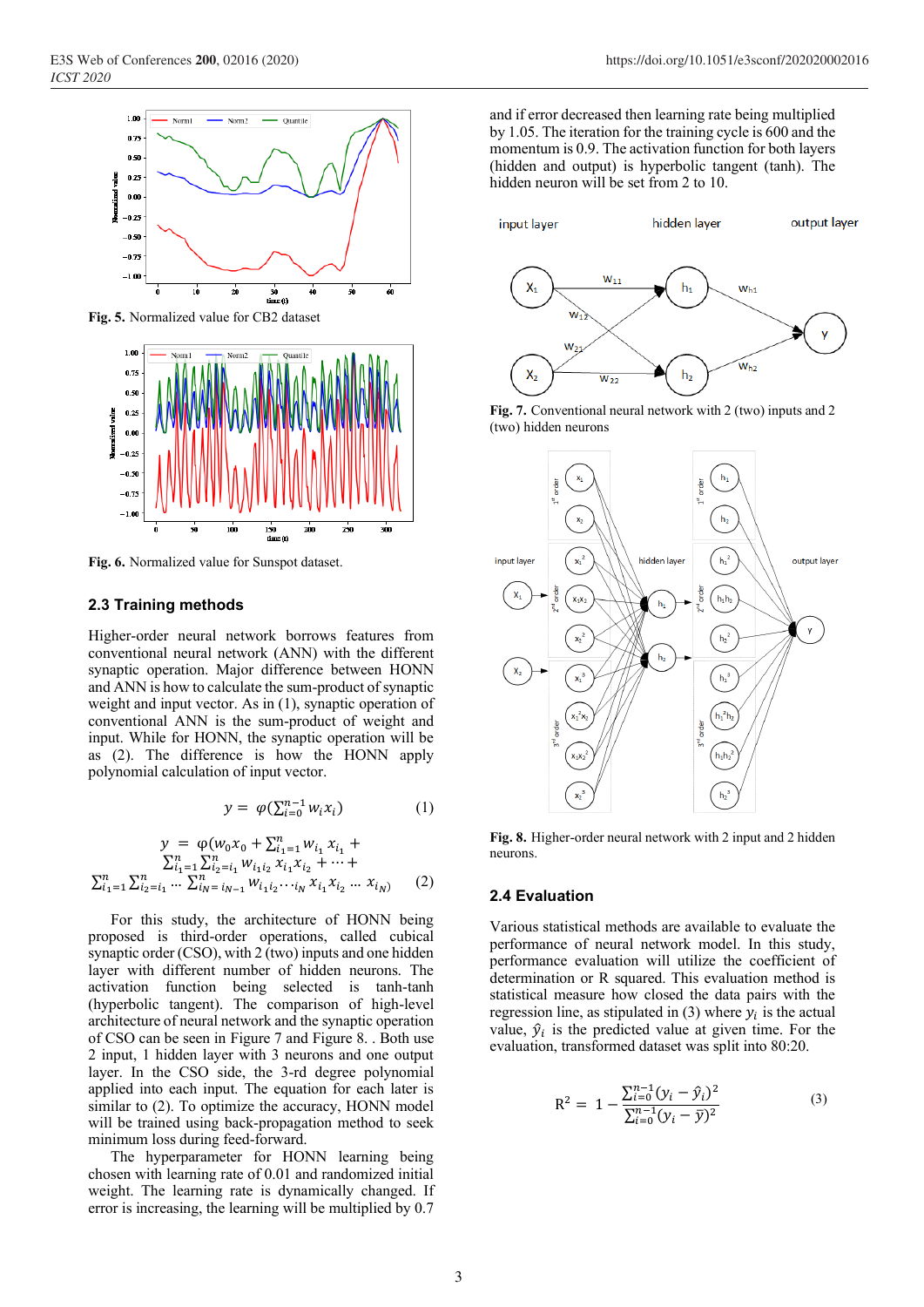## **3 IMPLEMENTATIONS AND RESULT**

All implementation of the proposed approach has been deployed using Python 3.7 with a Intel Xeon system having Windows 10 OS. The additional libraries used to include NumPy, scikit-learn and matplotlib for the visualization. For the back-propagation, it has been deployed with mini batches approach of gradient descent.

To ensure repeatability, each combinations of neurons in the hidden layer have been tested with 10 trial. With  $R<sup>2</sup>$  score measured for every run, the mean score will be reported. In the proposed work, three datasets being used with three different normalization method, thus summary report consists of each dataset separately as in Table 1. In Table 1, the best result for each dataset have been highlighted. The proposed method using UQT outperform other normalization method in CB2 and sunspot datasets, which the R2 of quantile transformation is 0.69582 and 0.72431. While in CB1 dataset, UQT achieved the lowest score with R2 score of 0.43458. The comparison of actual and forecast value of all method is given in Figure 9. Figure 10 and Figure 11.

The lesser performance of UQT compared to Norm1 (normalization with range -1 to 1) may be acceptable, since the selected activation function in HONN algorithm is hyperbolic tangent. This activation function output is similar with Norm1 output, between -1 and 1. However, it is noted that UQT outperform Norm2 in all datasets, even both transformation output has similar range  $(0 \text{ to } 1)$ .

**TABLE I.** Best Result of Each Dataset (Mean Of 10 Run)

| <b>Dataset</b>  | Norm.<br>Method   | No. of<br>lag<br>features | No. of<br>hidden<br>neurons | $\mathbf{R}^2$ | RMSE <sup>a</sup> |
|-----------------|-------------------|---------------------------|-----------------------------|----------------|-------------------|
| CB <sub>1</sub> | Norm1             | 4                         | 1                           | 0.62228        | 0.11095           |
|                 | Norm <sub>2</sub> | $\overline{2}$            | 6                           | 0.44515        | 0.06927           |
|                 | Quantile          | $\overline{2}$            | 6                           | 0.46050        | 0.07908           |
| CB <sub>2</sub> | Norm1             | $\overline{2}$            | 9                           | 0.55888        | 0.15015           |
|                 | Norm <sub>2</sub> | 3                         | 10                          | 0.50047        | 0.07838           |
|                 | Quantile          | 3                         | 7                           | 0.69582        | 0.02535           |
| Sunspot         | Norm1             | 4                         | 10                          | 0.72021        | 0.14506           |
|                 | Norm <sub>2</sub> | 4                         | 4                           | 0.59050        | 0.08834           |
|                 | Quantile          | 4                         | 8                           | 0.72431        | 0.12695           |

a. In this study, RMSE cannot be used to compare between model due to difference scale



**Fig. 9.** Prediction for CB1 dataset



**Fig. 11.** Prediction for Sunspot dataset

## **4 CONCLUSION**

In this paper, alternative of normalization method during pre-processing time-series data is proposed, in conjunction with HONN algorithm. Notably, in the case studies described in this paper, the UQT has promising method to improve prediction accuracy.

Future research may extent to evaluate UQT with various activation function which align with the range of normalized value (0 to 1). Sigmoidal function might be suitable for the UQT. It is also noted that another quantile transformation variance is more popular, which is normal quantile transformation (NQT). The comparison of UQT and NQT might be interesting to observe.

### **References**

- [1] M. A. Ahmadi, M. Ebadi, A. Shokrollahi, and S. M. Javad Majidi, "*Evolving artificial neural network and imperialist competitive algorithm for prediction oil flow rate of the reservoir*," Appl. Soft Comput. J., vol. **13**, no. 2, pp. 1085–1098, 2013, doi: 10.1016/j.asoc.2012.10.009.
- [2] L. Sheremetov, A. Cosultchi, J. Martínez-Muñoz, A. Gonzalez-Sánchez, and M. A. Jiménez-Aquino, "*Data-driven forecasting of naturally fractured reservoirs based on nonlinear autoregressive neural networks with exogenous input*," J. Pet. Sci. Eng*.*, vol. **123**, pp. 106–119, 2014, doi: 10.1016/j.petrol.2014.07.013.
- [3] N. Chithra Chakra, K. Y. Song, M. M. Gupta, and D. N. Saraf, "*An innovative neural forecast of cumulative oil production from a petroleum reservoir employing higher-order neural networks*